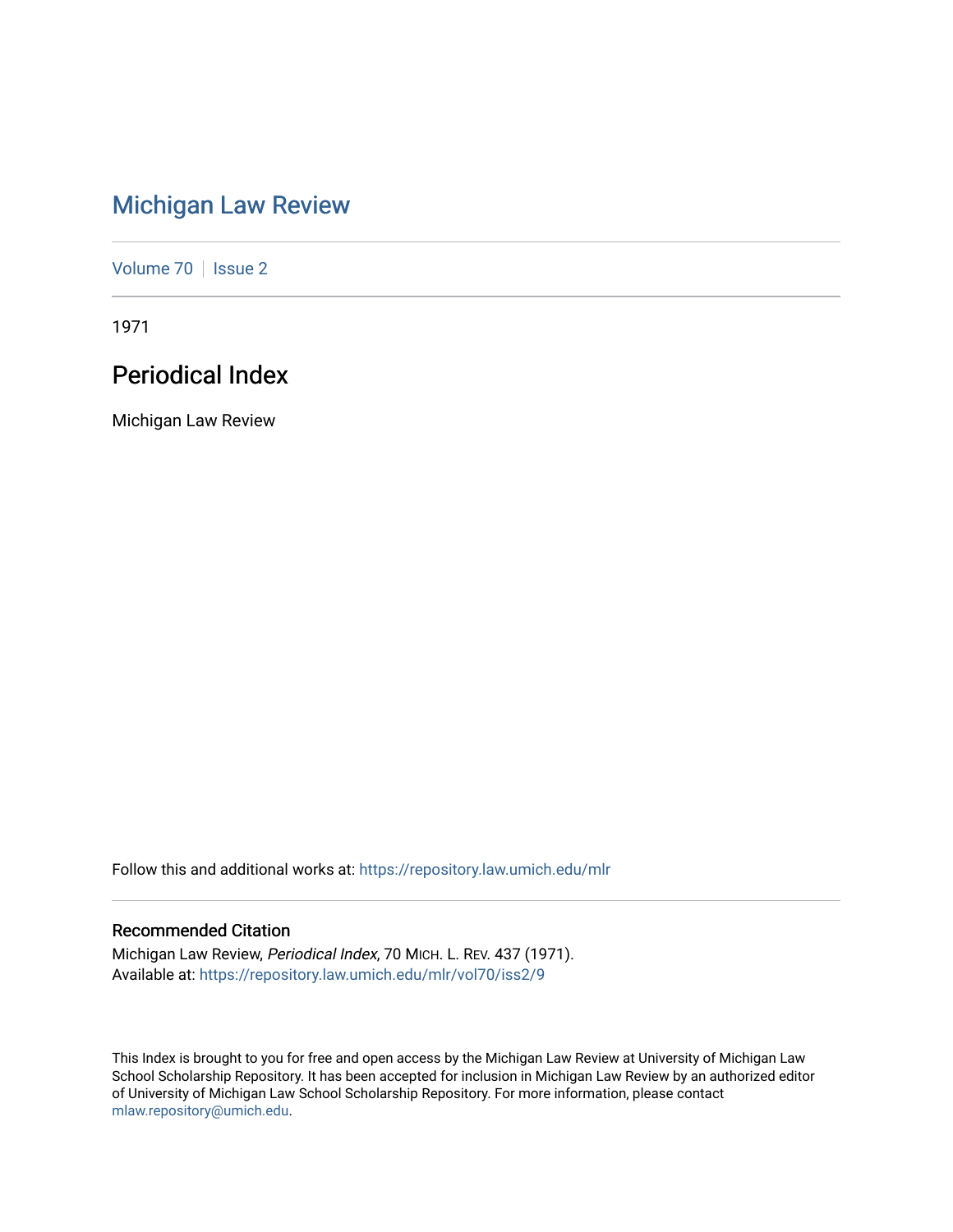### 'PERIODICAL INDEX

This index includes *articles, comments* and some of the longer *notes* and *recent developments* which have appeared in leading law reviews since the publication of the last issue of this *Review,* (a) indicates a leading article.

### *ADMINISTRATIVE LAW*

On justified rule departures by officials. (a) Mortimer R. Kadish and Sanford H. Kadish. 59 Calif. L. Rev. 905-60 (June).

### *ADMINISTRATIVE PROCEDURE*

See also *Environmental Law, Judicial Review, Labor Law.* 

Interlocutory appeal procedures in administrative hearings. (a) Ernest Gellhorn and Paul B. Larsen. 70 Mich. L. Rev. 109-46 (Nov.).

Modification of procedural formality in agency rule-making determinations: Long Island v. United States. 46 Ind. L.J. 506- 20 (Summer).

#### *ADMISSIBILITY OF EVIDENCE*

The evidentiary uses of neutron activation analysis. 59 Calif. L. Rev. 997-1080  $($ June $).$ 

### *AIR LAW*

The role of the Civil Aeronautics Board in the development of the domestic air carrier route system. (a) 47 Notre Dame Law. 32-56 (Oct.).

#### *AIR POLLUTION*

Legal aspects of air pollution control in Ohio 1971: critique and proposals. 40 U. Cin. L. Rev. 511-33 (No. 3).

Mandatory patent licensing of air pol• lution control technology. (a) Warren F. Schwartz. 57 Va. L. Rev. 719-44 (June).

### *AIRPORTS*

Airport security searches and the fourth amendment. 71 Colum. L. Rev. 1039-58 (June).

#### *AUENS*

See also *Stocks.* 

Protection of alien rights under the fourteenth amendment. 1971 Duke L.J. 583-99 (Aug.).

#### *ANTITRUST LAW*

The Bus Tire case: the FTC's new ap• proach to concentrated markets. 17 Wayne L, Rev. 1169-94 (Sept.-Oct.).

The competitive mandate: from Sears to Lear. (a) Paul Goldstein. 59 Calif. L. Rev. 873-904 (June).

Joint research ventures under the anti• trust laws. 39 Geo. Wash. L. Rev. 1112-40 (July).

Primary jurisdiction in antitrust action against the New York Stock Exchange: immunization and expertise. 1970 U. Ill. L.F. 544-70 (No. 4).

Public participation in the enforcement of the antitrust laws. (a) Richard M. Buxbaum. 59 Calif. L. Rev. 1113-44 (Sept.).

### *ANTITRUST LAW: DAMAGES*

Billy Baxter: a beacon for causation in private antitrust suits. 1971 Duke L.J. 805-19 (Sept.),

### *ARREST*

See also *Right of Privacy.* 

Arrest requirement for administering blood tests. 1971 Duke L.J. 601-18 (Au• gust).

The neglected fourth amendment problem in arrest entries. 23 Stan. L. Rev. 993-1008 (May).

### *AUTOMOBILES*

Regulation of automotive repair services. 56 Cornell L. Rev. 1010-30  $(Iuly)$ .

### *BANKS AND BANKING*

See also *Holding Companies.*  Risk and regulation in banking: some proposals for federal deposit insurance reform. (a) Kenneth E. Scott and Thomas Mayer. 23 Stan. L. Rev. 857-902 (May).

#### *BIOGRAPHY*

A tribute to Hans Kelsen. Articles by William Ebenstein, Edgar Bodenheimer, Thomas A. Cowan, Graham Hughes, Samuel I. Shuman, Robert S. Summers, Jerome Hall, Ferdinand Fairfax Stone, David Daube, and Joseph Raz. 59 Calif. L. Rev. 617-819 (May).

### *BOYCOTTS AND STRIKES*

Secondary boycotts: the new scope and application of the "cease doing business" requirement of section  $8(b)(4)(B)$ . 71 Colum. L. Rev. 1077-89 (June).

[ 437]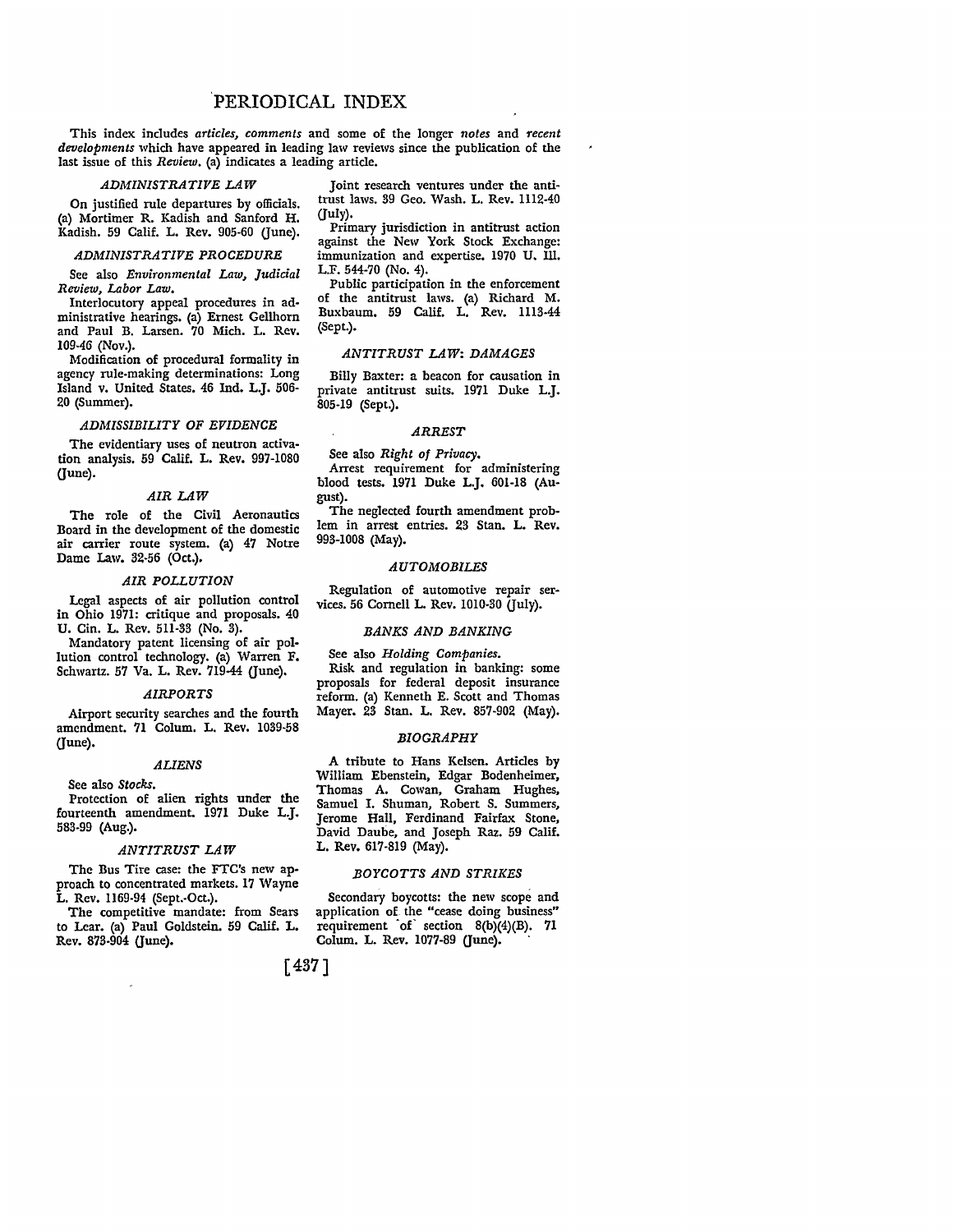### *BROKERS*

See *Securities.* 

### *CAPITAL GAINS TAX*

A flaw in the throwback rules for capital gain distributions. (a) Richard D. Hobbet. 1971 Duke L.J. 745-50 (Sept.).

#### *CHILDREN*

The proposed federal child care corporation. 119 U. Pa. L. Rev. 878-87 (April).

#### *CIVIL PROCEDURE*

See *Statute of Limitations.* 

#### *CIVIL RIGHTS*

See also *Schools & School Districts.*  Federal civil rights laws: can they be made to work? (a) 39 Geo. Wash. L. Rev. 971-1007 (July).

#### *CLASS ACTIONS*

The settlement of class actions for damages. (a) Richard F. Dole, Jr. 71 Colum. L. Rev. 971-1006 (June).

### *COLLECTIVE BARGAINING*

See *Public Employee Unionism.* 

### *COLLEGES AND UNIVERSITIES*

Equity on the campus: the limits of injunctive regulation of university protest. 80 Yale L.J. 987-1034 (April).

#### *COMMON LAW*

The Wisconsin supreme court and the common law tradition. George R. Currie. 1971 Wis. L. Rev. 818-31 (No. 3).

#### *CONSTITUTIONAL LAW*

See *Freedom of the Press, Law Reform, Legal Aid, Schools & School Districts.* 

### *CONSUMER PROTECTION*

Consumer protection legislation: another consumer fraud? 60 Geo. L.J. 113-56 (Oct.).

Justice for consumers: the mechanisms of redress. (a) Thomas L. Eovaldi and Joan E. Gestrin. 66 Nw. U. L. Rev. 281- 325 (July-Aug.).

### *CONTEMPT*

See *Legislative Investigations.* 

### *CONTRACTS*

See *History of Law.* 

### *CONTRIBUTORY NEGUGENCE*

Contributory negligence and assump• tion of risk-the case for their merger. 56 Minn. L. Rev. 47-72 (Nov.).

### *COPYRIGHT*

Copyright duration v. the Constitution. (a) Oscar Cargill and Patrick A. Moran.

17 Wayne L. Rev. 917-29 (July-Aug.). Copyright infringement and fair use.

40 U. Cin. L. Rev. 534.47 (No. 3), Copyright protection for mass-produced, commercial products: a review of the de• velopments following Mazer v. Stein. 38

U. Chi. L. Rev. 807-25 (Summer).

### *CORPORATIONS*

#### See also *Securities.*

The role of scienter and the need to limit damages in rule I0b-5 actions-the Texas Gulf Sulphur litigation. 59 Ky. L.J. 891·920 (Summer).

Section 13(d) and disclosure of corporate equity ownership. 119 U. Pa. L. Rev. 853-77 (April).

Tippee liability and rule 10b-5. (a) John Rapp anod Alan M. Loeb. 1971 U. Ill. L.F. 55-90 (No. 1).

Towards new corporate goals: co-exist• ence with society. (a) Donald E, Schwartz. 60 Geo. L.J. 57-109 (Oct.).

### *CORPORATIONS: DIRECTORS*

The validity of extra-majority voting requirements for the filling of board of director vacancies. 1971 Duke L,J. 619·33 (August).

#### *CORPORATIONS: POWERS*

Stock repurchase agreements: close cor• poration use of designee provision permits repurchase despite insufficient earned sur• plus. 1971 Duke L.J. 821-32 (Sept.).

### *CORPORATIONS: STOCKHOLDERS*

Shareholder proposals: the experience of rule 14a-8. 59 Geo. L.J. 1343-77 (June).

#### *COURTS-MARTIAL*

Civilian review of military courts• martial. 1971 U. Ill. L.F. 124-35 (No. 1).

### *CRIMINAL LAW*

See also *Pleading, Securities.*  Codification, reform, and revision: the challenge of a modern federal criminal code. (a) John L. McClellan. 1971 Duke L.J. 663-716 (Sept.).

Compensation for the criminally injured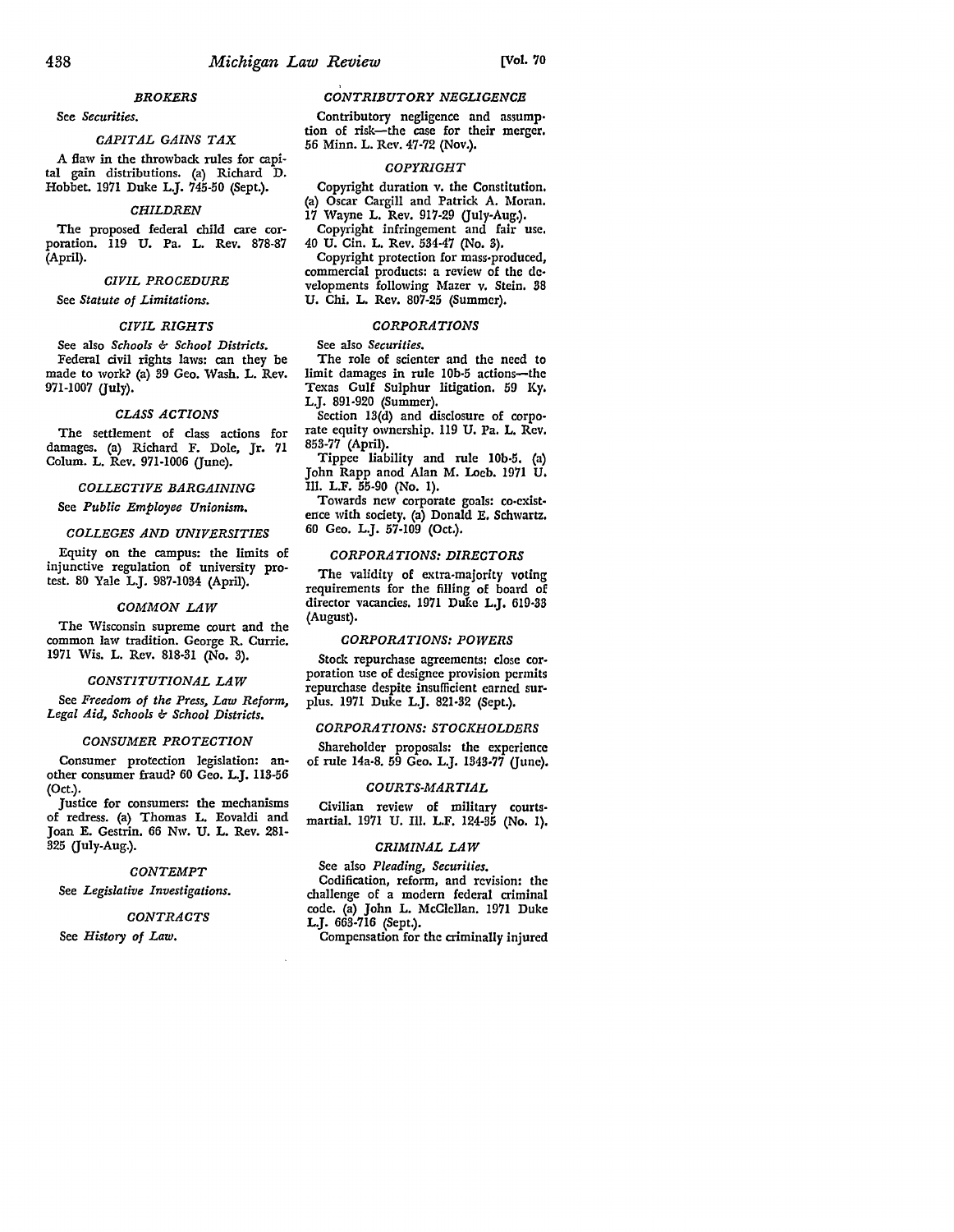revisited: an emphasis on the victim? 47 Notre Dame Law. 88-121 (Oct.).

"A pond as deep as hell"-harm, danger, and dangerousness in our criminal law. (a) Henry W. Seney. 17 Wayne L. Rev. 1095-143 (Sept.-Oct.).

The preliminary hearings in Los Angeles: some field findings and legal-policy observations. (a) Kenneth Graham and Leon Letwin. 18 UCLA L. Rev. 635-757 (March).

The sibyl at Cumae-our criminal law's moral obsolescence. (a) Henry W. Seney. 17 Wayne L. Rev. 777-858 Guly-Aug.).

### *CRIMINAL PROCEDURE*

See also *Pleading.* 

Speedy trials and the second circuit rules regarding prompt disposition of criminal cases. 71 Colum. L. Rev. 1059-76  $($  $|$ une $|$ .

### *DAMAGES*

See *Corporations.* 

### *DEFAMATION*

See *Libel* b *Slander.* 

#### *DISCOVERY*

See *Federal Rules of Civil Procedure.* 

#### *DISCRIMINATION*

See also *Housing.* 

Litigation under title VII of the Civil Rights Act of 1964, the construction industry and the problem of the "unqualified" minority worker. (a) Dennis R. Yeager. 59 Geo. L.J. 1265-96 (June).

#### *DRUGS*

#### See *Food, Drug, and Cosmetic Law.*

### *DUE PROCESS OF LAW*

Due process and bifurcated trials: a double-edged sword. 66 Nw. U. L. Rev. 827-44 Guly-Aug.).

The due process revolution and confrontation. (a) Envin N. Griswold. 119 U. Pa. L. Rev. 711-29 (April).

Unenumerated rights-substantive due process, the ninth amendment, and John Stuart Mill. 1971 Wis. L. Rev. 922-38 (No. 8).

### *ELECTIONS*

The direct election of the President: the final step in the constitutional evolution of the right to vote. 47 Notre Dame Law. 122-52 (Oct.).

#### *EMPLOYER AND EMPLOYEE*

Protecting employee remedial rights under the Perma Vinyl doctrine. (a) William H. Du Ross, III. 89 Geo. Wash. L. Rev. 1068-111 (July).

#### **ENVIRONMENTAL LAW**

See also *Air Pollution, Lands, Water* b *Watercourses.* 

The Illinois Environmental Protection Act-a comprehensive program for pollution control. 66 Nw. U. L. Rev. 345-71 (July-Aug.).

Judicial control of administrative inaction: Environmental Defense Fund, Inc. v. Ruckelshaus. 57 Va. L. Rev. 676-705 (May).

Phosphates in detergents: the Chicagotype ordinance and other remedies. 40 U. Cin. L. Rev. 548-68 (No. 3).

### *EVICTION*

Landlord and tenant-burden of proof required to establish defense of retaliatory eviction. 1971 Wis. L. Rev. 939-51 (No. 3).

#### *EVIDENCE*

See *Admissibility of Evidence.* 

#### *FEDERAL AID*

See *Federal* b *State Cooperation.* 

### *FEDERAL AND STATE COOPERATION*

The case for revenue sharing. (a) Spiro T. Agnew. 60 Geo. L.J. 7-28 (Oct.).

Grave doubts about revenue sharing. (a) James C. Corman. 60 Geo. L.J. 29-44 (Oct.).

Revenue sharing-a view from the statehouse. (a) Nelson A. Rockefeller. 60 Geo. L.J. 45-56 (Oct.).

#### *FEDERAL COURTS*

Abstention under Delaney: a current appraisal.  $49$  Texas L. Rev.  $247-66$  (Jan.).

### *FEDERAL RULES OF CIVIL PROCEDURE*

Ambiguities after the 1970 amendments to the Federal Rules of Civil Procedure relating to discovery of experts and attorney's work product. 17 Wayne L. Rev. 1145-68 (Sept.-Oct.).

### *FOOD, DRUG, AND COSMETIC LAW*

Drug efficacy and the 1962 drug amendments. 60 Geo. L.J. 185-224 (Oct.).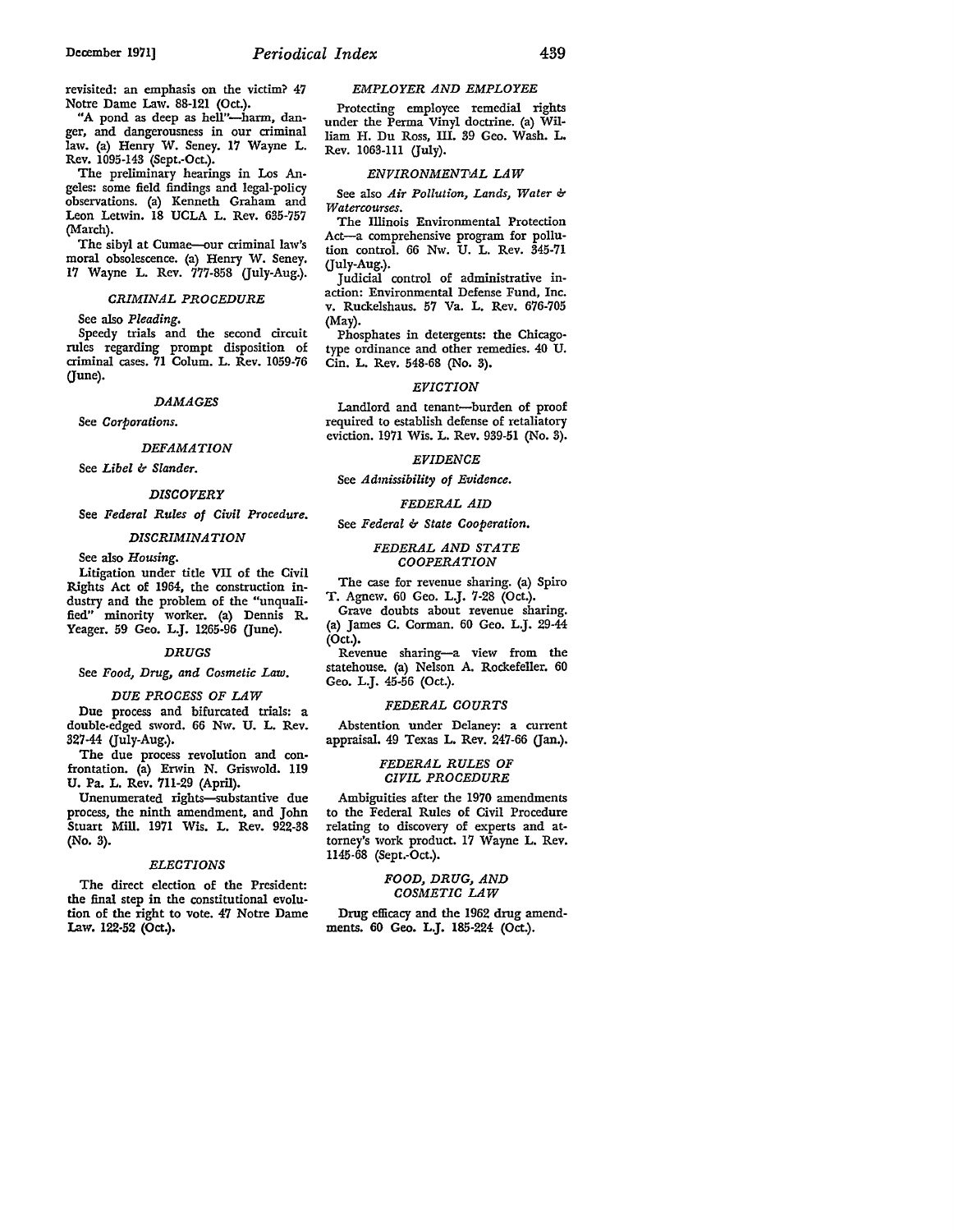### *FOREIGN RELATIONS*

The foreign relations powers of the European communities: a comment on Commission v. Council. (a) Dale S. Collinson. 23 Stan. L. Rev, 956-72 (May).

#### *FOREIGN TRADE*

The legal framework of Soviet foreign trade. (a) Thomas W, Hoya. 56 Minn. L. Rev. 1-45 (Nov.).

### *FREEDOM OF RELIGION*

See *Schools & School Districts.* 

### *FREEDOM OF SPEECH*

See also *Radio b Television.*  Free speech and the mass media. 57 Va. L. Rev. 636-56 (May).

### *FREEDOM OF THE PRESS*

Constitutional law-right to conceal identity of news sources-difficulties in formulating and applying the right to actual situations. 1971 Wis. L. Rev. 951-62 (No. 3).

#### *GIFTS*

The dilemma of adoptees in the class gift structure-the Kentucky approach: a rule without reason. 59 Ky. L.J. 921·52 (Summer).

### *GOVERNMENT CONTRACTS*

Reform of the renegotiation process in government contracting. 39 Geo. Wash. L. Rev. 1141-66 (July).

### *GOVERNMENT IMMUNITY AND LIABILITY*

State immunity from suit without con• sent-scope and implications. 1971 Wis. L. Rev. 879-99 (No. 3).

#### *HEALTH*

Health care: II-a symposium. Articles by Clark C. Havighurst, I. S. Falk, Irwin Wolkstein, Jerry Phelan, Robert Erickson and Scott Fleming, Bruce Steinwald and Duncan Neuhauser, A. J. G. Priest, Rick **J.** Carlson, James E. Ludlam, and Norman L. Cantor. 35 Law & Contemp. Prob. 667-922 (Autumn).

#### *HISTORY OF LAW*

The enforcement of informal contracts in the later Middle Ages. (a) William M. McGovern, Jr. 59 Calif. L. Rev. 1145-93 (Sept.).

### *HOLDING COMPANIES*

See also *Stoclis.* 

The Bank Holding Company Act amendments of 1970. 39 Geo. Wash. L. Rev. 1200-28 (July).

#### *HOMICIDE*

A re-examination of the Jaw of Homl• cide in 1971: the Model Penal Code. (a) Roy Moreland. 59 Ky. L.J. 788-832 (Sum• mer).

### *HOUSING*

An analysis of the probable impact of the California Factory-Built Housing Law. 23 Stan. L. Rev. 978-94 (May).

Factory-built housing: statutory solu• tions. 38 U. Chi. L. Rev. 788-806 (Summer).

Housing law-real estate brokers' lia• bility for racial discrimination-discrimination held not grounds for license revocation. 1971 Wis. L. Rev. 962-71 (No. 3).

Relocation: illusory promises and no relief. (a) Chester W. Hartman. 57 Va. L, Rev. 745-817 (June).

Symposium: housing for the urban com• munity. Articles by George W. Romney, Carl B. Stokes, Andrew M. Rouse and Kurt Wehbring, Florence Wagman Rois, man, George R. Genung, Jr., Harold **B,**  Finger, David **L.** Krooth and Jeffrey *G.*  Spragens, Oakley Hunter, Kenneth F. Phillips and David B. Bryson, and Carter L. Burgess and Sidney Freidberg. 39 Geo. Wash. L. Rev. 657-899 (May).

#### *IMMUNITY*

Compulsory immunity legislation: title II of the Organized Crime Control Act of 1970. 1971 U. Ill. L.F. 91-110 (No. 1).

#### *INCOME TAX: INDIVIDUAL*

"Cash now"-the attractions of current compensation after the Tax Reform Act. (a) Anthony M. Vernava. 17 Wayne L. Rev. 1055-93 (Sept.-Oct.).

Federal tax policy and retirement benefits-a new approach. 59 Geo. L.J. 1299-341 (June).

Property transferred in connection with performance of services under section 83 -effectuation of Tax Reform purposes. 17 Wayne L. Rev. 1267-85 (Scpt.-Oct.).

### *INCOME TAX: PARTNERSHIPS*

Partnership taxation. (a) Richard L. Bibart. 40 U. Cin. L. Rev. 456-509 (No. 3).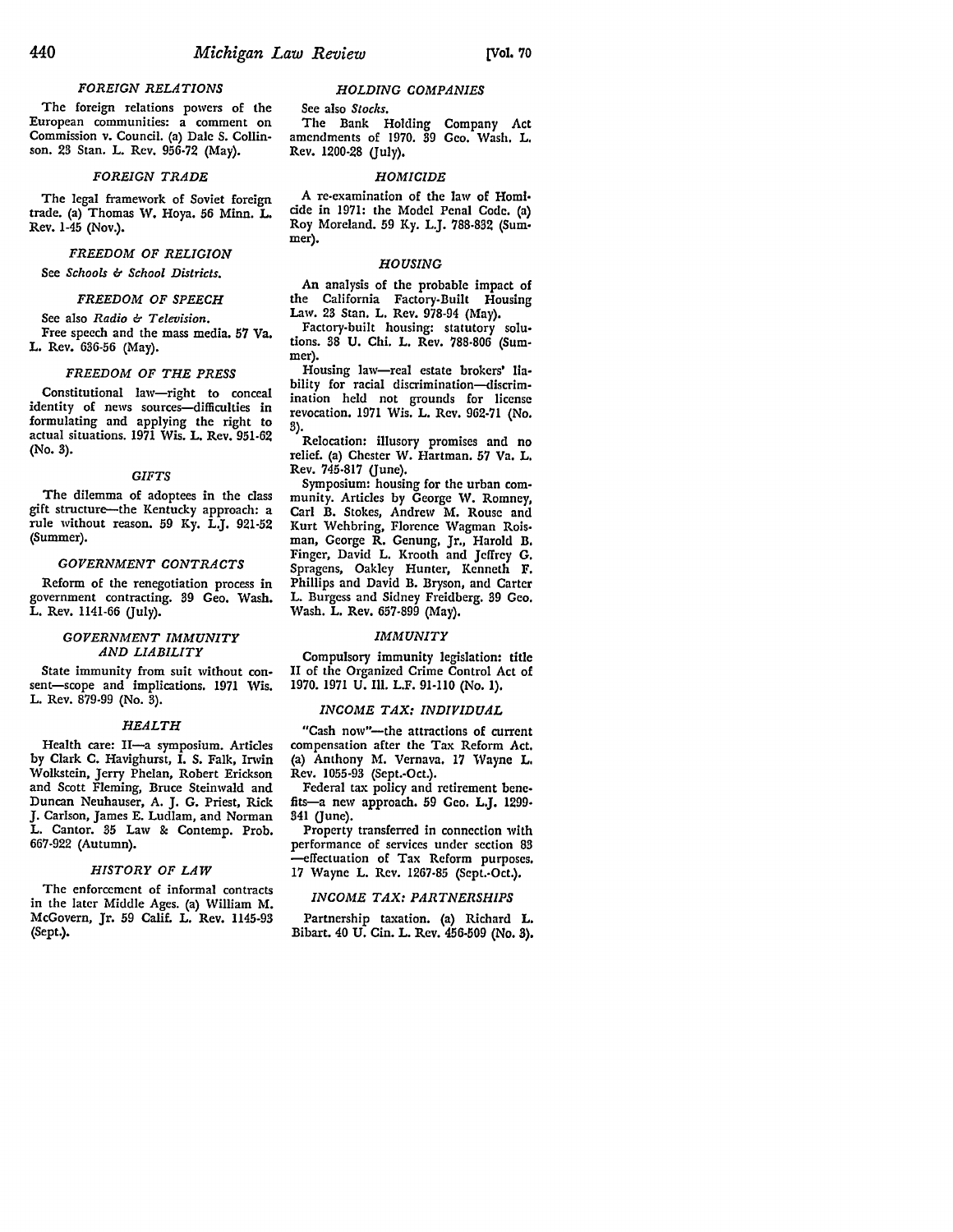### *INDIANS*

Indian taxation: underlying policies and present problems. 59 Calif. L. Rev. 1261-98 (Sept.).

### *INSOLVENCY*

The federal priority in insolvency: proposals for reform. (a) William T. Plumb, Jr. 70 Mich. **L.** Rev. 1-108 (Nov.).

### *INSURANCE*

The use of risk theory in framing solvency controls for nonlife insurance companies. (a) Michael 0. Finkelstein. 119 U. Pa. L. Rev. 730-60 (April).

#### *INT ERP LEADER*

Promoting judicial economy through the extension of interpleader to the tortfeasor in the mass tort area. 17 Wayne L. Rev. 1241-66 (Sept.-Oct.).

#### *JOINT VENTURES*

See *Antitrust Law.* 

### *JUDICIAL ADMINISTRATION*

New gods for old: "efficient" courts in a democratic society. (a) David L. Bazelon. 46 N.Y,U. L. Rev. 653-74 (Oct.).

### *JUDICIAL REVIEW*

See also *Administrative Procedure, Courts-Martial.* 

Denial of hospital staff privileges: hearing and judicial review. 56 Iowa L. Rev. 1351-77 (June).

Federal court review of decisions of military tribunals. 40 U. Cin. L. Rev. 569-91 (No. 3).

#### *JURIES*

• • • And then there were none: the diminution of the federal jury. (a) Hans Zeisel. 38 U. Chi. L. Rev. 710-24 (Summer).

### *JUVENILE COURTS*

Juvenile courts-juveniles in delinquency proceedings are not constitutionally entitled to the right of trial by jury. 70 Mich. L. Rev. 171-94 (Nov.).

### *LABOR LAW*

See also *Discrimination.* 

NLR § 8(a)(3): a per se approach. 40 U. Cin. L. Rev. 263-88 (Summer).

The solicitation and distribution rules of the NLRB. (a) Ralph M. Dereshinsky. 40 U. Cin. L. Rev. 417-55 (No. 3). ·

#### *LABOR MANAGEMENT RELATIONS*

Federal employee labor relations: from the "gag rule" to executive order 11491. (a) Stuart M. Rosenblum and Shelton E. Steinbach. 59 Ky. L.J. 833-74 (Summer). Toward a definition of "national emergency dispute". (a) James E. Jones, Jr. 1971 *Wis.* L Rev. 700-37 (No. 3).

*LANDLORD AND TENANT* 

### See *Eviction.*

### *LANDS*

Regional land-use control: prerequiste for rational planning. (a) Philip Weinberg. 46 N.Y.U. L. Rev. 786-805 (Oct.).

#### *LAW ENFORCEMENT*

Policing. (a) Joseph M. Livermore. 55 Minn. L. Rev. 649-729 (March).

#### *LAW REFORM*

See also *Criminal Law, Insolvency, Interpleader, Judicial Administration, Prisons b Prisoners, Welfare.* 

Communication of legal standards, policy development, and effective conduct regulation. (a) Daniel J. Gifford, 56 Cornell L. Rev. 409-68 (Feb.).

Constitutional law reform for the poor; Boddie v. Connecticut. (a) Arthur B. LaFrance. 1971 Duke L.J. 487-539 (August).

Law and the future society. (a) Maurice H. Stans. 47 Notre Dame Law. 24-31 (Oct.).

Legal reasoning: in search of an ade• quate theory of argument. 59 Calif. L. Rev. 821-58 (May).

Transsexualism, sex reassignment surgery, and the law. 56 Cornell L. Rev. 963-1009 (July).

#### *LEGAL AID*

The constitutionality of restrictions on poverty law firms: a New York case study. (a) Michael Botein. 46 N.Y.U. L. Rev. 748-66 (Oct.).

#### *LEGAL EDUCATION*

Proposals for reform of legal education. Robert A. Gorman. 119 U. Pa. L. Rev. 845-51 (April).

The role of the university law school in the evolutionary scheme. (a) Richard S. Miller. 1971 U. Ill. L.F. 1-35 (No. **1).** 

#### *LEGAL HISTORY*

Leader groups in American law. (a) Max Rheinstein. 38 U. Chi. L. Rev. 687- 96 (Summer).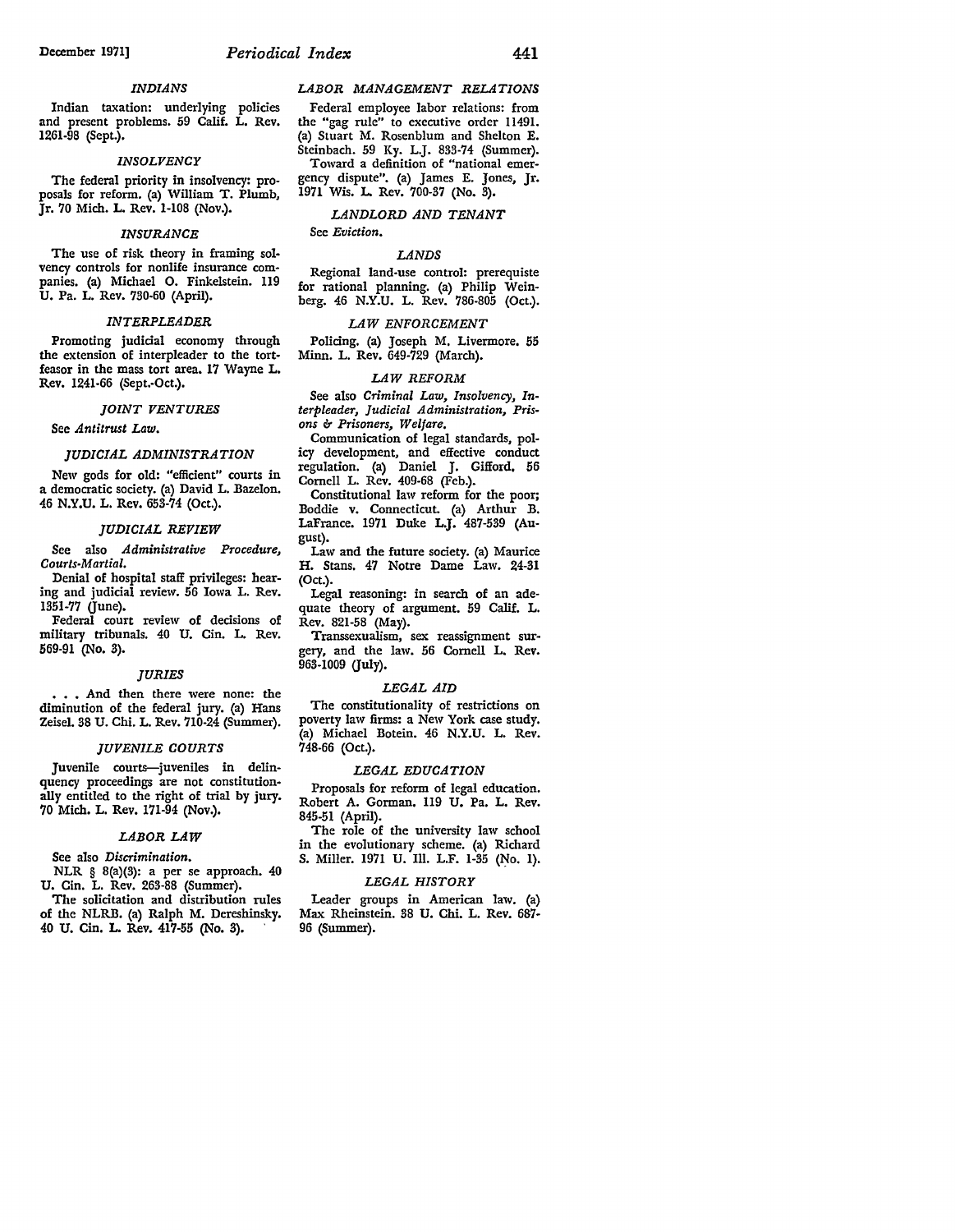State session laws in non-English languages: a chapter of American legal history. (a) Jurij Fedynskyj. 46 Ind, **L.J.**  463-78 (Summer).

### *LEGAL PROFESSION*

### See *Legal Aid.*

### *LEGISLATIVE INVESTIGATIONS*

Legislative contempt and due process: the Groppi cases. 46 Ind. L.J. 480-505 (Summer).

### *LIBEL AND SLANDER*

*Times* marches on: the courts' continuing expansion of the application of the "actual malice" standard. 47 Notre Dame Law. 153-71 (Oct.).

#### *MEDICAL JURISPRUDENCE*

Paramedics and the medical manpower shortage: the case for statutory legitimization. 60 Geo. L.J. 157-84 (Oct.).

### *ORGANIZATION OF AMERICAN STATES*

**A** microcosmic view of the OAS: the Honduras-El Salvador conflict. 57 Va. L. Rev. 291-314 (March).

### *PAROLE*

Parole revocation hearings in California: the right to counsel. (a) Jon Van Dyke. 59 Calif. L. Rev. 1215-59 (Sept.).

### *PATENTS*

### See *Air Pollution.*

#### *PHILOSOPHY OF LAW*

A critique of Professor Fried's anatomy of values. (a) Robert S. Summers. 56 Cornell L. Rev. 598-625 (April).

#### *PLANNING*

Comprehensive planning legislation: the Kentucky experience. John E. Kennedy. 59 Ky. L.J. 875-90 (Summer).

#### *PLEADING*

Judicial supervision over California plea bargaining: regulating the trade. 59 Calif. L. Rev. 962-96 Gune).

Profile of a guilty plea: a proposed trial court procedure for accepting guilty pleas. 17 Wayne L. Rev. 1195-239 (Sept.- Oct.).

### *POLICE*

Police discretion and discriminatory enforcement. (a) Joseph H. Tieger. 1971 Duke **L.J.** 717-43 (Sept.).

The policeman's right to free speech: Miller v. Conlisk. 46 Ind. L.J. 538-43 (Summer).

Socio-legal aspects of racially motivated police misconduct. 1971 Duke L.J. 751·83 (Sept.).

#### *POLITICS*

Political patronage and the independent candidate: Shakman v. Democratic Organization of Cook County. 66 Nw. U. L. Rev. 390-403 (July-Aug.).

### *PRECEDENTS*

The neutrality of adherence to precedent. (a) Robert L. Birmingham, 1971 Duke L.J. 541-57 (Aug.).

#### *PRISONS AND PRISONERS*

Confining solitary confinement: constitutional arguments for a "new penology". (a) Richard G. Singer. 56 Iowa L. Rev. 1251-96 (June).

Decency and fairness: an emerging judicial role in prison reform, 57 Va, L. Rev. 841-84 Gune).

Federal court intervention in state prison internal disciplinary hearings to guarantee fourteenth amendment proce• dural due process. 17 Wayne L. Rev. 931-53 (July-Aug.).

A jam in the revolving door: a prison• er's right to rehabilitation. 60 Geo. L.J, 225-47 (Oct.).

### *PROBATE LAW AND PRACTICE*

An Illinois critique of the Uniform Probate Code. (a) James N. Zartman, and A reaction to the Chicago commentary. (a) Richard V. Wellman, 1970 U. Ill, L.F. 413-543 (No. 4).

#### *PROPERTY*

### See *Torts.*

#### *PUBLIC EMPLOYEE UNIONISM*

The civil service-collective bargaining conflict in the public sector: attempts at reconciliation. 38 U. Chi. L. Rev. 826•49 (Summer).

### *RADIO AND TELEVISION*

Cable television and the first amendment. 71 Colum. L. Rev. 1008-38 (June). A twentieth-century soapbox: the right to purchase radio and television time. (a) Nicholas Johnson and Tracy A. Westen. 57 Va. L. Rev. 574-634 (May).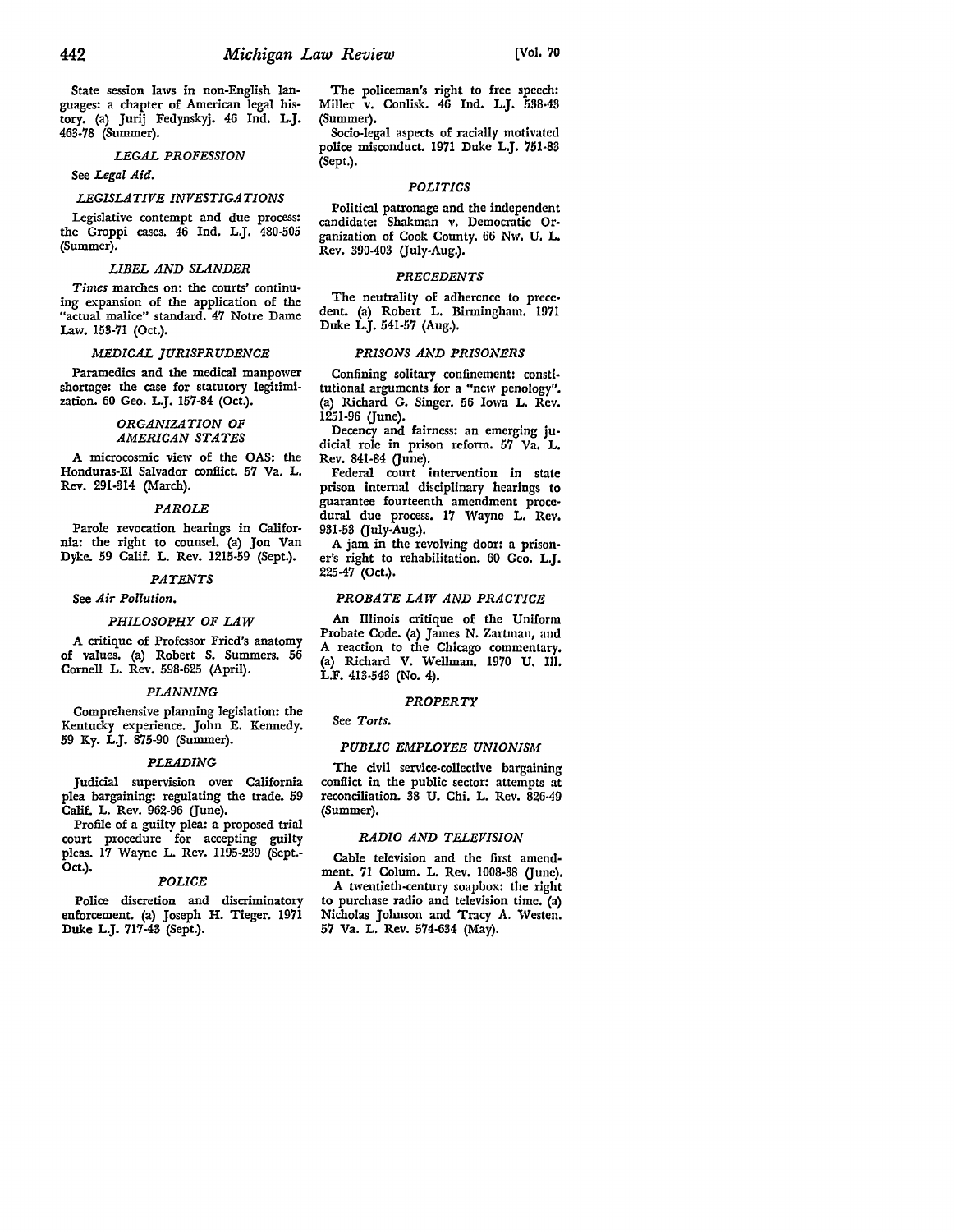#### *RATE REGULATION*

Impact of technology on IATA ratemarking: problems, prognostications, proposals. 39 Geo. Wash. L. Rev. 1167-99 (July).

Rate regnlation in ocean transport: developing countries confront the liner conference system. 59 Calif. L. Rev. 1299-332 (Sept.).

#### *REAL ESTATE*

The real estate tax shelter: a computerized expose. (a) William S. McKee. 57 Va. L. Rev. 521-73 (May).

#### *REGIONAL PLANNING*

Regional planning and economic dispersal programs in Great Britain: the elusive goal of "balanced growth." (a) Lawrence A. Sullivan. 23 Stan. L. Rev. 903-40 (May).

#### *RIGHT OF PRIVACY*

Protecting the subjects of credit reports. 80 Yale L.J. 1035-1069 (April).

Retention and dissemination of arrest records: judicial response. 38 U. Chi. L. Rev. 850-74 (Summer).

*RIGHT TO COUNSEL* 

See *Parole.* 

 $\overline{t}$ 

### *SAFETY LAWS*

No place for "being in a place": the vanishing of health and safety code section 11,556. 23 Stan. **L.** Rev. 1009-28 (May).

#### *SCHOOLS AND SCHOOL DISTRICTS*

The Amish and compulsory school attendance: recent developments. 1971 Wis. L. Rev. 832-53 (No. 3).

The Charlotte-Mecklenburg case-its significance for northern school desegregation. (a) Owen M. Fiss. 38 U. Chi. L. Rev. 697-709 (Summer).

Controversy in the classroom: the high school teacher and freedom of expression. (a) Sheldon H. Nahmod. 39 Geo. Wash. L. Rev. 1032-62 (July).

Damages under § 1983: the school context. 46 Ind. L.J. 521-37 (Summer).

The National School Lunch Act and the 1970 amendments' renaissance or rhetoric? 17 Wayne L. Rev. 955-94 (July-Aug.).

School law-the constitutional mandate for free schools. 1971 Wis. L. Rev. 971-81 (No. 3).

Testimonial privileges and the studentcounselor relationship in secondary schools. 56 Iowa L. Rev. 1323-50 (June).

#### *SEARCH AND SEIZURE*

See also *Airports, Arrest.* 

Third party destruction of evidence and the warrantless search of premises. 1971 U. Ill. L.F. 111-24 (No. I).

#### *SECURITIES*

Criminal prosecutions under the federal securities laws and related statutes: the nature and development of SEC criminal cases. (a) Arthur F. Mathews. 39 Geo. Wash. L. Rev. 901-70 (July).

Pearlstein v. Scudder & German: implied rights of action for violation of federal margin requirements and the demise of the in pari delicto defense. 66 Nw. U. L. Rev. 372-89 (July-Aug.).

Prospectus liability and rule I0b-5; a sequel to Barchris. 1971 Duke L.J. 559-82 (Aug.).

Punitive damage awards under the federal securities acts. (a) Robert B. Hirsch and Jack L. Lewis. 47 Notre Dame Law. 72-87 (Oct.).

State securities regulation of tender offers. (a) Edward Ross Aranow and Herbert A. Einhorn. 46 N.Y.U. L. Rev. 767-85 (Oct.).

#### *SEGREGATION*

See also *Schools* & *School Districts*. Segregation and the suburbs: low-income housing, zoning, and the fourteenth amendment. 56 Iowa L. Rev. 1298-322  $($ June $).$ 

#### *SELECTIVE SERVICE*

The procedural defense in selective service prosecutions: the view from without and within. (a) Robert Allen Sedler. 56 Iowa L. Rev. 1121-218 (June).

### *SEPARATION OF POWERS*

See also *Witnesses.* 

Congress, the President, and the war powers. (a) William P. Rogers. 59 Calif. L. Rev. 1194-214 (Sept.).

The presidential veto power: a shallow pocket. 70 Mich. L. Rev. 148-70 (Nov.).

#### *SEX DISCRIMINATION*

The equal rights amendment: a constitutional basis for equal rights for women. (a) Barbara A. Brown, Thomas I. Emerson, Gail Falk and Ann E. Freedman. 80 Yale L.J. 871-985 (April).

The "equal rights" amendment-positive panacea or negative nostrum? 59 Ky. L.J. 953-89 (Summer).

Sex discrimination by law: a study in